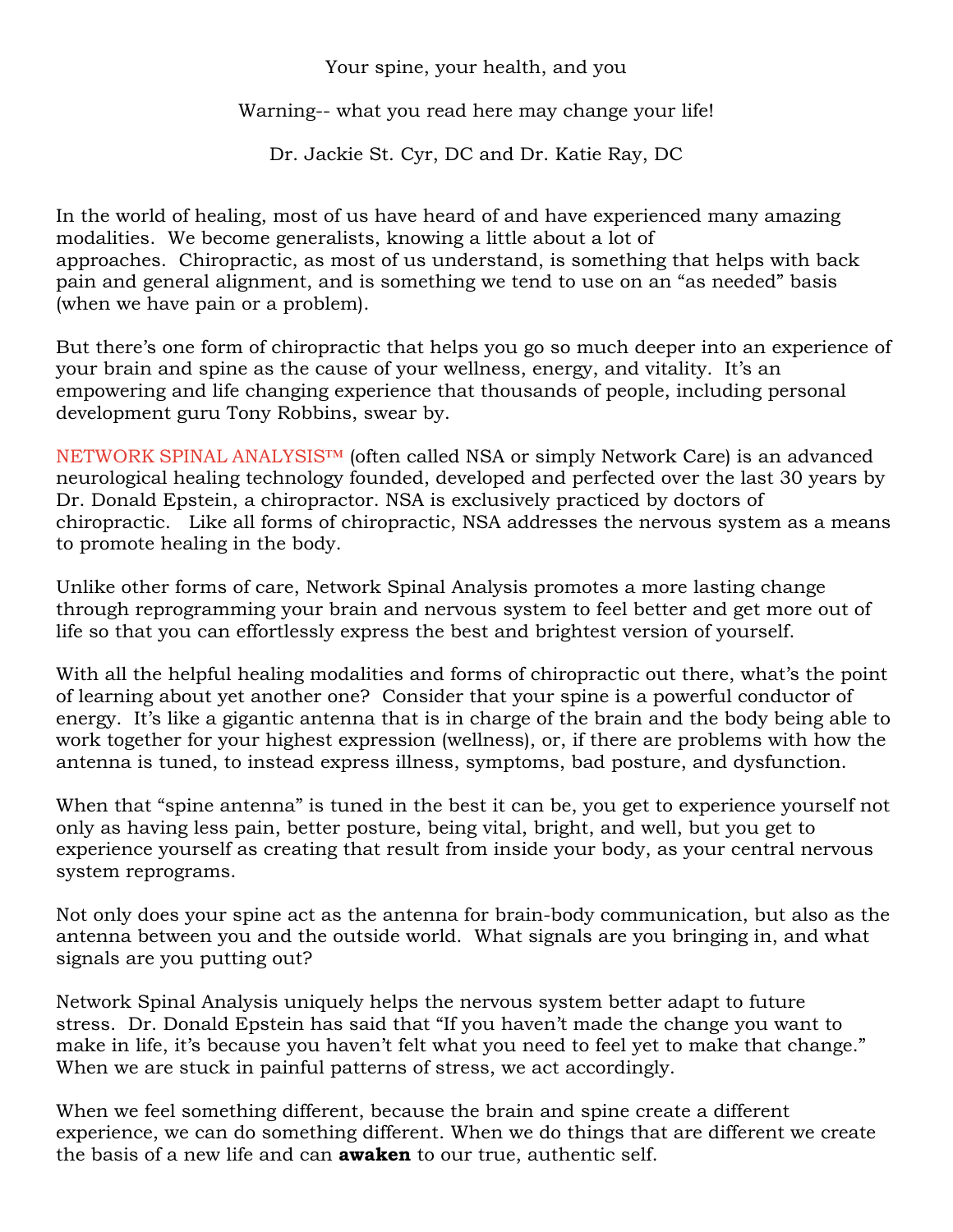NSA is not a replacement for any type of wellness care or treatment that you might be doing. Rather, it augments the results of your other activities, by ensuring that your brain and body can properly utilize the nutrition, yoga, exercise, and the like. Furthermore, by tuning and upgrading your nervous system routinely, you will find that you are continually guided toward the activities and experiences that best promote your health and wellness, and you will find it easy to know what you can stop doing that no longer serves you.

Research has demonstrated that even if a patient change their diet, maintains regular exercise, meditates, and performs other health promoting practices, the results on their wellness are magnified beyond what they would have been when combined with the NSA care they receive.

History has repeatedly proven that new technologies, strategies, inventions, and human developments take a while to become commonplace. But with time they do become commonplace because when there is truth, genius, knowing, and need behind something it will become normal to the culture it serves.

We look forward to a future when care for the spine and nervous system is rightly seen as a necessary part of the health and wellness of every individual and family. In the meantime, you owe it to yourself to experience this form of care and learn more about how your nervous system, with a little tuning and upgrading, can bring you to a whole new realm of experiencing.

WHY HAVEN'T I HEARD OF THIS BEFORE? | That's a great question. NSA has been around for the last 30 years and actually a lot of people have heard about it all around the world. I am sure you have heard of Deepak Chopra and Anthony Robbins. Well they have experienced Network Care and were sure glad that they did. In fact, there are a growing number of influential people who swear by Network Care.

"NSA and SRI are amongst the most powerful sources of transformation I have ever experienced or seen. They produce embodied and empowered strategies that are both sustainable and enjoyable for enhanced human resourcefulness and wellness.

I am stronger, more inspired, creative and healthy because of this work. It has personally and professionally helped me to maximize my ability to contribute to others."

– Tony Robbins, entrepreneur, best-selling author, philanthropist, Peak Performance Coach and the nation's #1 life and business strategist

"NSA and SRI are outstanding tools to help you reboot and upgrade your nervous system to a higher functioning order so you instantaneously becoming a greater version of yourself."

– Adam Siddiq, Millennial Peak Performance Leader, Host of The Soulfully Optimized Life podcast

"Network Spinal Analysis represents the epitome of body work; it is at the leading edge of body/mind/spirit integration. This work will transform the planet."